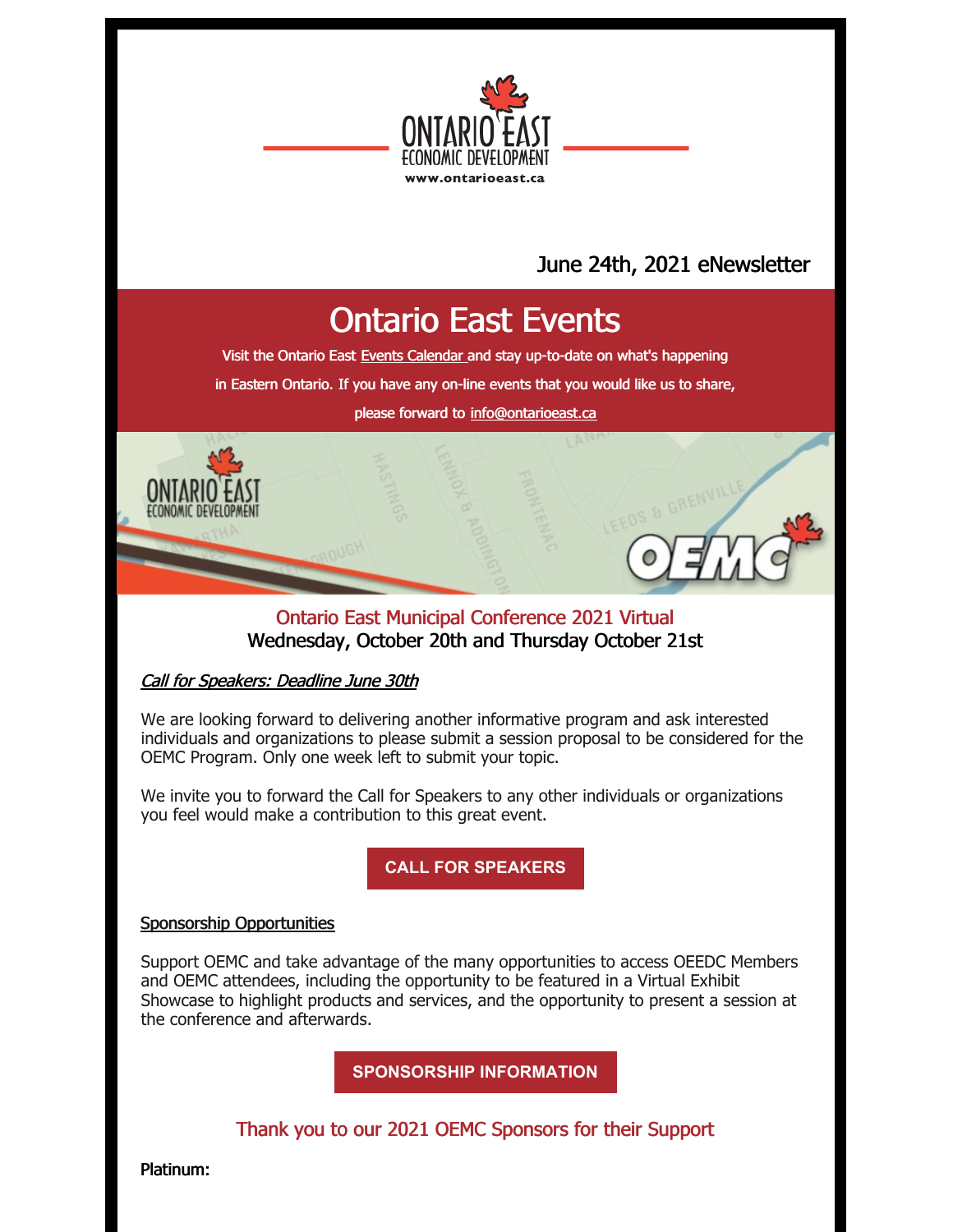

Silver:



Did you know youth in eastern Ontario may be members of a hidden workforce that are available for employment but are often, unintentionally, overlooked by employers due to gaps in communication because of factors like age and poverty?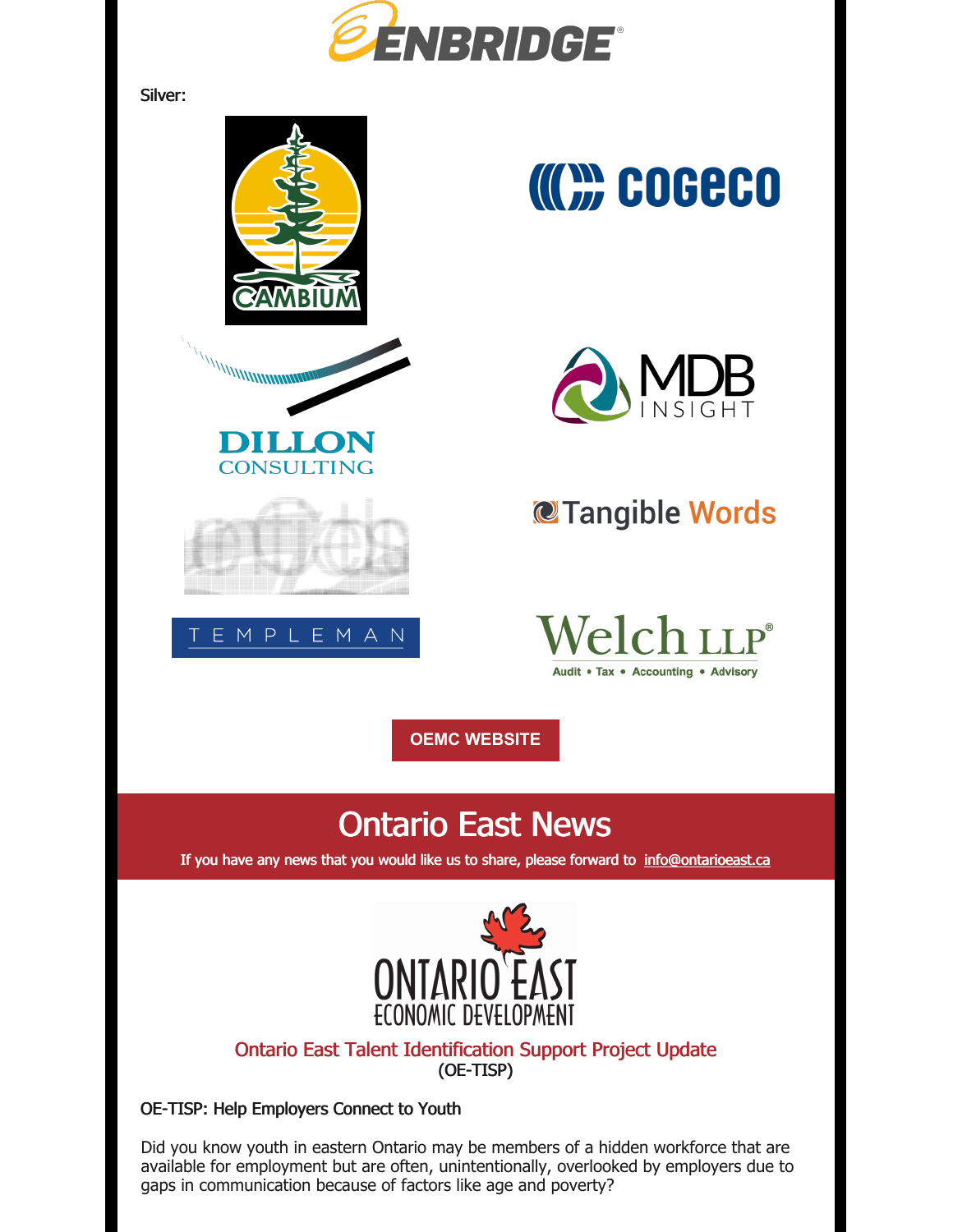Read the OE-TISP Blog for Bridge the Workforce Gap With Youth Employee Retention Strategies as well as Social Media Recruiting [Techniques](https://blog.ontarioeast.ca/youth-employmee-retention-strategies) and Other Strategies to Hire Youth



#### Town of Smiths Falls announces new Economic Development & Tourism Manager

Media Release, June 15, 2021

Smiths Falls – The Town of Smiths Falls is pleased to announce that former Smiths Falls' resident, Julia Crowder, will be the new Economic Development & Tourism manager for the Town of Smiths Falls.

Crowder, who was born and raised in Smiths Falls, has since lived in the Simcoe-Muskoka region and brings more than 20 years of skills and experience in the public and private sectors to the role in Smiths Falls.

Professionally, Crowder's experience stems from more than a decade spent working within all levels of municipal government for the City of Orillia, Town of Gravenhurst and District of Muskoka in the departments of Planning, Building, Infrastructure, and with nine years spent in Economic Development.

**READ [MORE](https://files.constantcontact.com/35c7e81d001/e986d6ac-b96d-40ee-a59a-5d6598cfb9a8.pdf?rdr=true)**

# **EASTERN ONTARIO BUSINESS JOURNAL**

#### Who will be on Eastern Ontario's Power List?

The Eastern Ontario Business Journal is preparing an authoritative who's who list of the region's business community to be profiled in a special publication this fall. This October issue will present the first-ever "Power List" of business leaders in Eastern Ontario.

EOBJ is looking for your help.

Who are the senior executives, rising stars, innovative thinkers and changemakers who are making their mark on your community? Who are the leaders with a story that the wider Eastern Ontario business community needs to hear? Who are the champions of your region?

Specifically, EOBJ is looking to profile individuals in eight broad business sectors who have significant professional achievements, industry expertise and community involvement.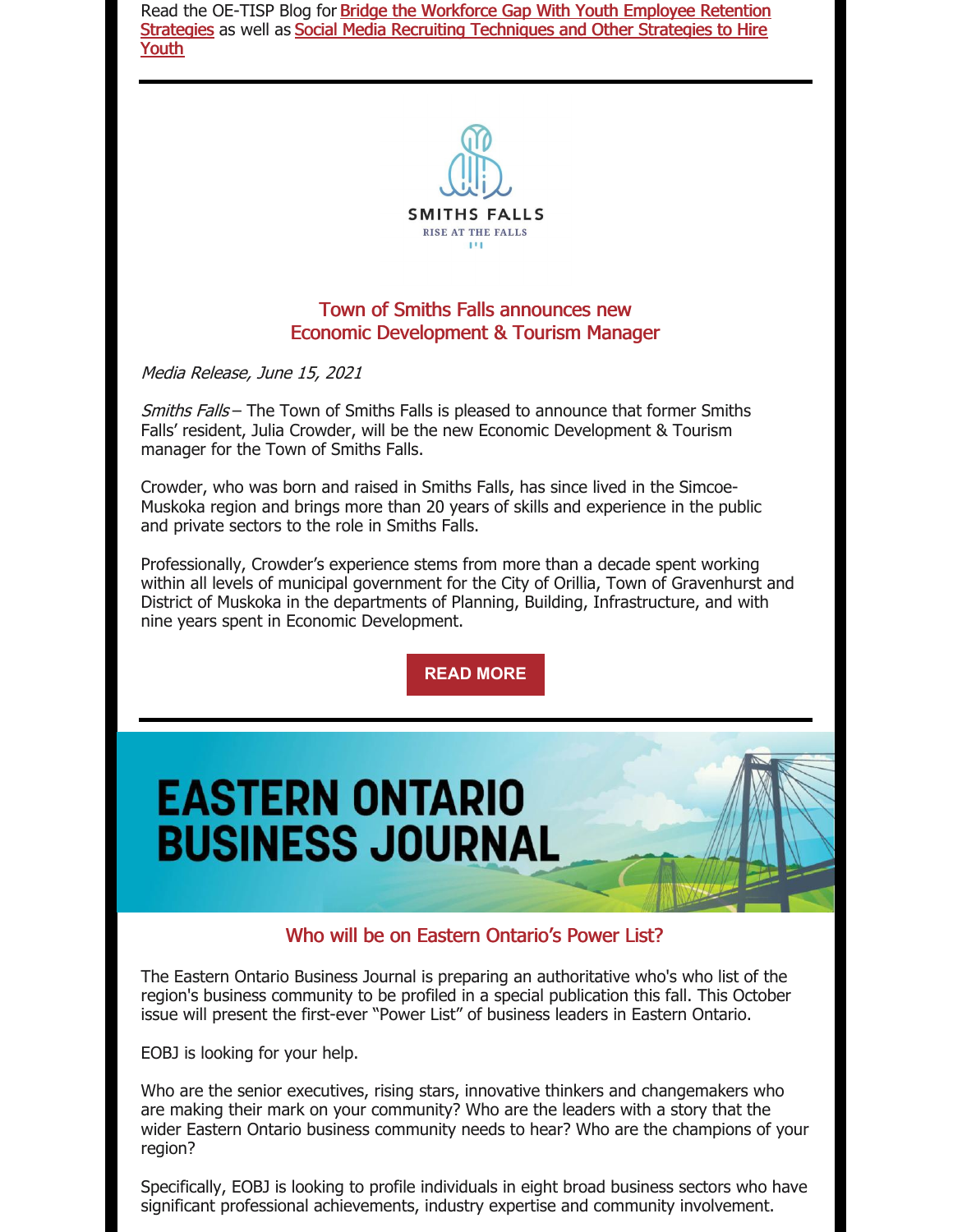Please share between one and five names with the EOBJ editors.

Later this year, some 64 individuals will be profiled in the fall issue of the Eastern Ontario Business Journal.

**TAKE THE [SURVEY](https://docs.google.com/forms/d/e/1FAIpQLSdJ9s9IhJqvZqg-n45R-dxWJ53OfwQ9exa0JgbSc0fHMKy48A/viewform) HERE**



#### Gananoque Waterfront Marina Call for Expressions of Interest

Submission Deadline: no later than July 12, 2021 at 12:00PM EST

The Town of Gananoque is accepting Expressions of Interest (EOI) from qualified developers and companies to work with the Town of Gananoque's Marina Working Group to discuss the possibility of a Public Private Partnership (P3), as well as other options, with the Town for the development of a new municipal marina building.

The Marina Working Group has been mandated to explore a multi-use marina, explore several options requested by Council, and explore the potential for a first class, year-round facility.

The Marina Working Group would interview all interested parties and select the most qualified developer or company to work with them over a two to three-month period.

Selection of qualified developers and companies will be based on development experience, financial and professional capability, as well as, ability to enter into a potential public/private partnership.

**[LEARN](https://www.gananoque.ca/sites/gananoque.ca/files/tenders-and-rfps/Marina Development EOI 2021_Final.pdf) MORE**





Discover South Dundas this summer App offers new way to see the sites

Media Release, June 23, 2021

Tourists and locals alike will have an engaging and fun new way to experience South Dundas this summer. A new app, called "South Dundas Tourism Pursuit," features 19 local sites across South Dundas. By visiting these sites and scanning the posted QR Code, users can collect badges, unlock games, and win prizes. The app, launched on June 23, 2021 at the StoneCrop Acres Winery and Vineyard, is available for both Android and Apple users.

The app was created in a partnership between St. Lawrence College (SLC) and the Municipality of South Dundas, after South Dundas Economic Development Officer, Rob